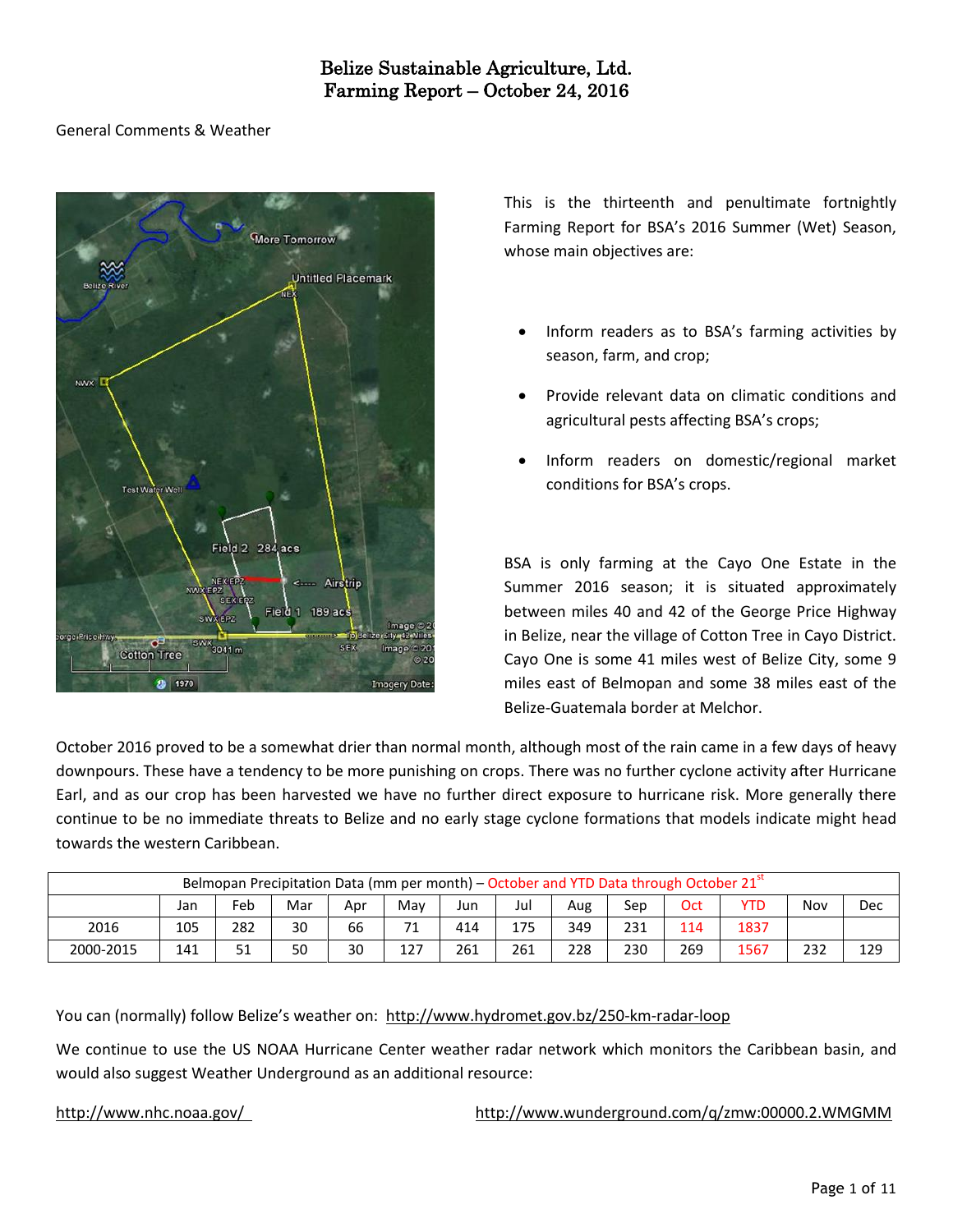#### **Cayo One ~ 473 acres (100% non-irrigated)**

#### This report is brief as our harvest activities are almost complete and we are beginning to compile data for a detailed *final harvest report in early November.*

Farm Operations

#### Land Preparations

These were timely completed, and a full description is provided in the Lot Records at the end of this document.

#### Weather Analysis

Rainfall was somewhat below average in the middle of October, which was a modest plus. However, most of the rainfall came in several days of heavy downpours, which was not good for our fully mature corn. Also, there was not enough dry, sunny weather to allow our fields to begin to dry out properly. Accordingly, we had to mount tracks on our combines so that they could make it through our fields. This is both expensive, and leaves the fields requiring additional land preparation to get them back to farmable condition. However, it is much better than not being able to harvest! We look forward to a dry start to November so that we can begin land preparation for planting our Winter 2016/17 crop!

#### Seed Selection, Planting, and Crop Development

Planting began on Saturday May 28<sup>th</sup> and finished on June 1<sup>st</sup>. Final acreages planted were:

- DeKalb 7088 425 acres (Part of Field 1 and all of Field 2) @ 27,656 seeds/acre
- Dow 3383 24 acres (Part of Field 1) @ 27,656 seeds/acre
- American Seed & Genetics R9000 24 acres (Part of Field 1) @ 27,656 seeds/acre

#### *DeKalb DK-7088 Comments*

We continue to be quite impressed with how well the DK-7088 survived a combination of challenging early season weather and Hurricane Earl. We expect to plant most of our available land in the Summer 2017 with this variety. We will remain in close contact with Monsanto to ensure that we are not exposed to the same seed quality issues in 2017 as in 2016. Once again, we were pleased with the constructive solution they offered to address their 2016 quality issues.

#### *Dow DAS-3383 Comments*

Preliminary harvest data confirm that the Dow DAS-3383 has been a disappointment. We expect that detailed data will confirm that we will not be planting the DAS-3383 going forward.

#### *ASG RY-9000 Comments*

Preliminary harvest data confirm that the ASG RY9000 has been a disappointment. We expect that detailed data will confirm that we will not be planting the ASG RY9000 going forward.

#### Fertilizer Program

The BSA fertilizer program was completed on August 8<sup>th</sup>. For a detailed discussion of BSA's fertilizer strategy, please see the May 31, 2016 Farming Report.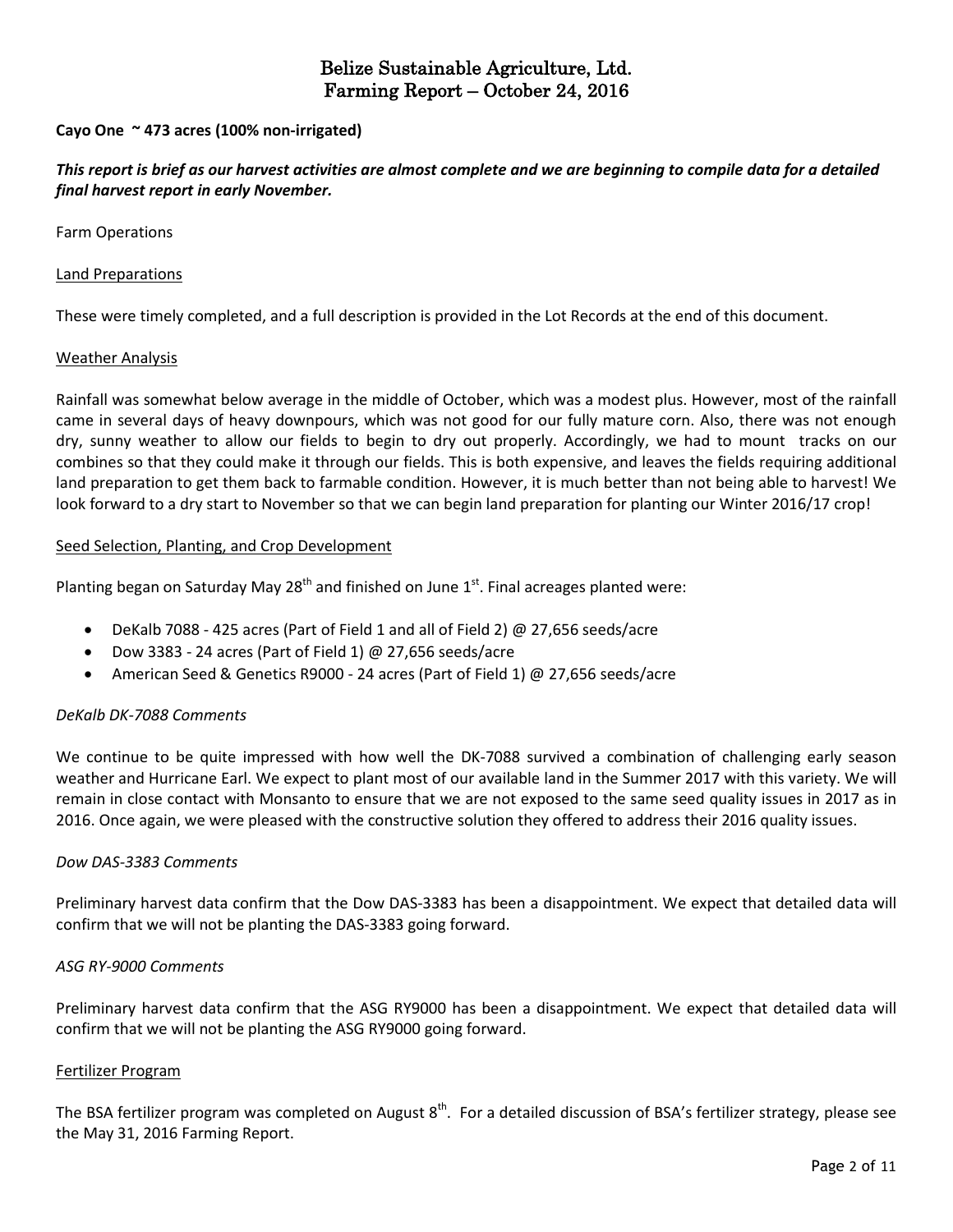#### General Plant Development

Plants were fully desiccated by the Heat/Glyphosate application immediately prior to harvest.

#### Insects

We are now outside of the "risk zone" when significant crop damage can occur due to insect activity.

#### Funguses and Bacteria

Fungus proved not to be an issue with our crop, despite widespread Eyespot Fungus in the fields. We found no visible evidence of aflatoxin during the drying process. For a detailed discussion of BSA's fungus situation, please see the September 19, 2016 Farming Report.

#### Weeds

Weeds were an issue throughout the crop and we will be aggressively managing weeds before and during the Winter 2016/2017 crop. We remain very disappointed by the quasi failure of our initial application of the Bayer Prowl product and are actively considering alternative products.

#### Harvest

BSA began harvesting on October 7<sup>th</sup> and completed the harvest on October 22<sup>nd</sup>. Because of continuing crop damage from ongoing rain, a second combine was brought in from Hillbank Agricultural Company to assist with the harvest.

Our corn was transported to Blue Creek where it was dried by Hillbank Agricultural Company and then delivered to the Northern Grain Co-op in Blue Creek. Crop quality was reported as good to very good with no evidence of aflatoxin or other diseases. This was very different from other Cayo District corn which has extensive disease issues.

We will shortly be tabulating harvest yields by variety, field, and sub-section and comparing these to our earlier field surveys. We expect to provide a detailed harvest analysis in our next (and final for the Summer 2016 season) farming report. Preliminary indications are that crop losses are in the 50% range, somewhat higher than we had expected. We will be looking to better understand to what extent losses can be attributed to seed quality issues or Hurricane Earl.

#### **Winter 2016/17 Season**

BSA will begin land preparation on Field 2 (approximately 284 acres) as soon as the ground is sufficiently dry. This will likely take several weeks of fair weather with only limited rain.

We have secured a commitment for the required quantity of 3296 soybean seeds (~10,000lbs) from a local grower who expects to have them ready by the middle of November. So far we have been unsuccessful in our search for Cardi-1088 from a reliable source but will continue to look for a small quantity to grow a future seed supply.

We are also considering planting several small trial crops of edible beans, based on feedback we have requested from prospective Central American buyers.

The BSA team is highly focused on installing drain tile on the entire southern portion of Cayo One, which includes Field 1. To that end we are evaluating multiple proposals to acquire the necessary extrusions machinery from Asian suppliers, which would allow us to manufacture drainage pipe at a highly attractive cost.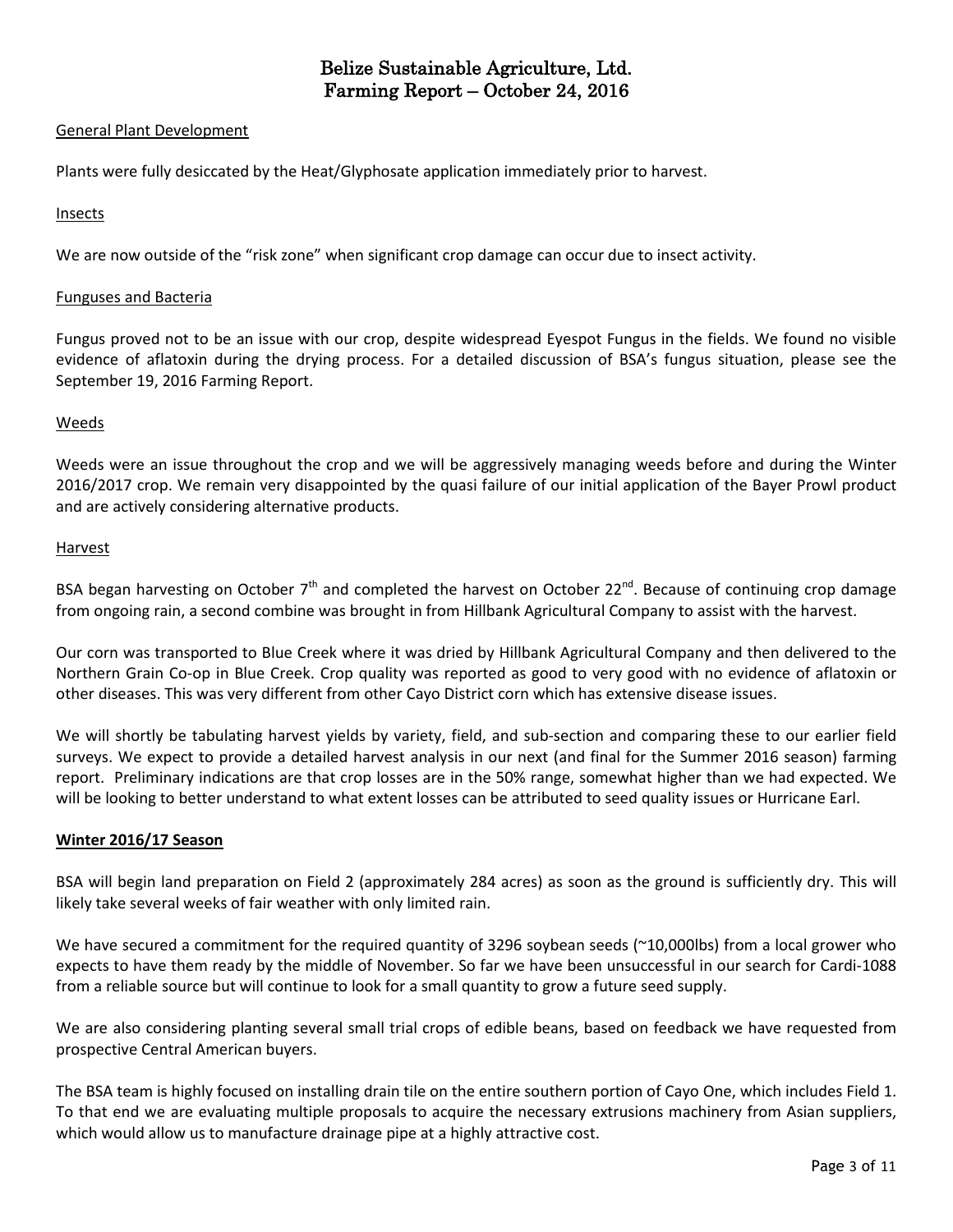

Cayo One Aerial view Field 2 – Oct 18, 2016 *Combine is harvesting in wet fields – see turnaround points*



Field 2 Yield Monitor shows 153 Bu/Acre - Oct 10, 2016 *Small area w/naturally drained ground – High Yield Potential!*



Full Combine coming off Field 2 – Oct 18, 2016 *Tracks make all the difference!*



Cayo One Aerial view Field 2 – Oct 18, 2016 *Combine is progressing well despite wet fields*



Field 1 Northwestern corner – Bare Patches Oct 18 '16 *Poor drainage and bad seed = low yields!*



Ears from Dow & ASG varieties – Oct 17, 2016 *Both ears had medium/small kernel counts: Dow kernels large*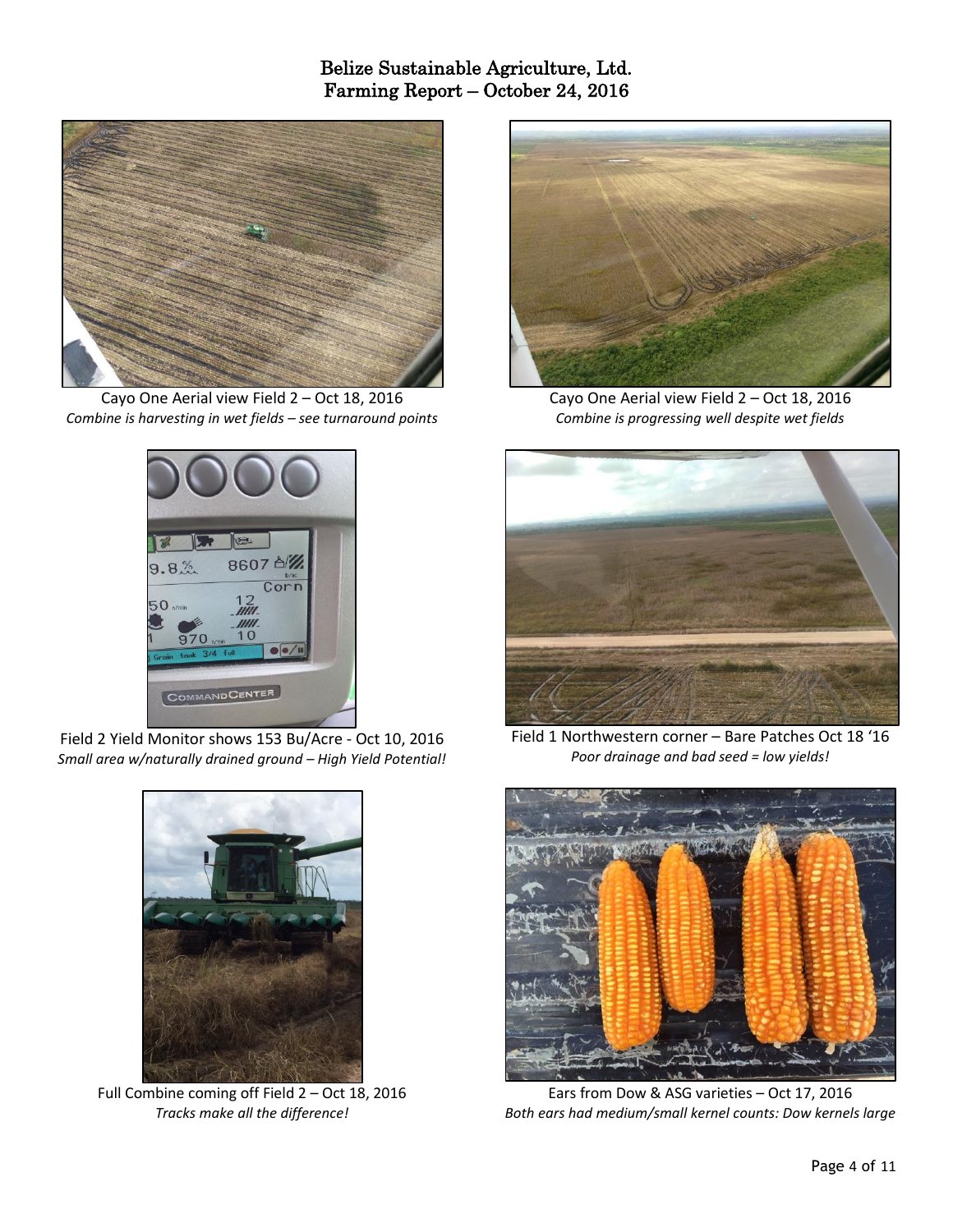#### **Market Conditions and Conclusion**

#### Corn

All of the reports we have received out of Cayo District, which typically produces about 75% of Belize's corn, confirm that the 2016 Harvest was dismal, with yields below 1mt/acre (30-40 Bu/acre).

Reports from Belize's northern corn growing communities, which represent about 25% of the country's corn growing capacity, are mixed. Some farmers report poor yields (<1mt/acre) but other farmers who planted late are reporting 1.5+mt/acre. We should again point out that the northern communities do not undertake any type of scientific field/yield analyses.

The market for corn in Belize remains steady in the BZD 26.5-28.0/cwt range (\$7.56/Bu - \$298/mt). We , albeit with little trade. However, we fully expect this softness to be short lived as the reality of the country's major corn crop losses in the key Cayo District becomes evident.

We delivered our crop to a Belize co-operative where it should achieve an excellent price, likely at or above \$7.70/Bu -\$300/mt and are receiving an immediate 75% advance payment.

Belize and the region's prices continue to compare VERY favorably to the current bids at US grain elevators of \$3.00- \$3.20/Bu (~\$125/mt), which is what US farmers will be paid (before US Gov't price support payments).

#### Soybeans

Soybeans remain unchanged and continue to be very quiet with limited reported trades. Activity should pick up in the coming weeks as the limited soybeans planted this season in the north of Belize are harvested and delivered. #1 Grade Soybeans continue to be bid at BZD 50.00/cwt (\$550/mt).

#### Edible Beans

Edible beans continue to be inactive as they are mostly sold out in Belize, except for blackeyed beans which are reasonably plentiful but not in local demand. However, we have received inquiries from regional buyers looking to acquire whatever Belize still has for sale. It will be interesting to see whether any transactions materialize. Given the improvement in global bean prices, we continue to believe that new crop beans (Spring 2017) would trade in the \$40- \$50/cwt.

While we are disappointed by this years' harvest, we are pleased to have at least a partial crop unlike most of the country. We much look forward to the next Dry Season where we will substantially increase our farmed acreage and *install our first drainage systems!*

Thanks! - Abram Dyck, John Peters, and the Farming Report Editorial Team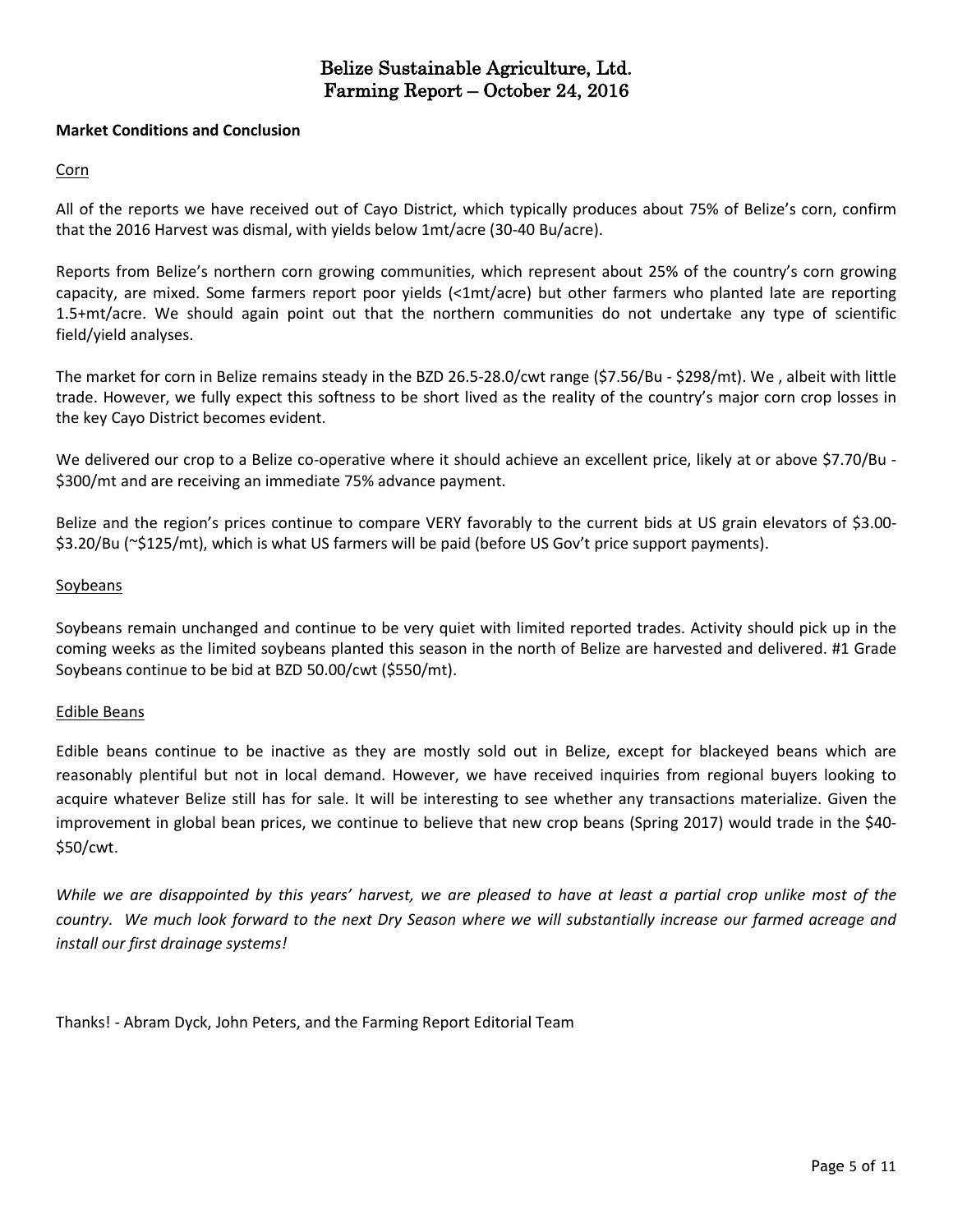| Grower     | Location | Field<br>$\sharp$ | Acres | Irr<br>? | Soil<br>Type | Crop             | Seed Variety<br>(count/acre) | Plant<br>Date        | Stand<br>Date | Fertilizer<br>Program<br>(For full details of<br>applications, refer to<br>Lot Records)                                                                                                                               | Comments                                                                                                                                                                                                                                                                                                                                                                                                                                                                                                                                                                                                                                                                                                                                                                                                                                                                         |
|------------|----------|-------------------|-------|----------|--------------|------------------|------------------------------|----------------------|---------------|-----------------------------------------------------------------------------------------------------------------------------------------------------------------------------------------------------------------------|----------------------------------------------------------------------------------------------------------------------------------------------------------------------------------------------------------------------------------------------------------------------------------------------------------------------------------------------------------------------------------------------------------------------------------------------------------------------------------------------------------------------------------------------------------------------------------------------------------------------------------------------------------------------------------------------------------------------------------------------------------------------------------------------------------------------------------------------------------------------------------|
| <b>BSA</b> | Cayo One | 1a                | 14    | N        | <b>Black</b> | Corn<br>(Yellow) | DeKalb 7088<br>27,656        | June<br>$\mathbf{1}$ | June 7        | Base<br>13.3-30.3-13.2-1.8S<br>330lbs/acre<br>Liquid<br>Aporte-M<br>2L/Acre<br><b>TRIAL</b><br>Vermiplex<br>4L/Acre<br>$46 - 0 - 0$<br>100 lbs./acre<br>38.5-0-0-7.2S<br>136lbs/acre<br>$46 - 0 - 0$<br>110 lbs./acre | Land Preparation underway<br>May 1, 2016; continues May<br>17, 2016 under good<br>conditions; finished May 23.<br>Planting June 1. Vigorous<br>emergence June 5-10. Above<br>average June 25 plant count<br>for DK-7088 at 24,000/acre.<br>Clear signs of water stress<br>after very wet June; starting<br>to dry out / July 11. Major<br>improvement by late July;<br>Early tasseling. Very healthy<br>plants, mostly pollinated.<br>moderate hurricane damage,<br>still a promising crop / Aug 9.<br>Encouraging field survey that<br>shows large quantity of ears<br>that will be smaller than<br>average / Aug 23. Additional<br>rain damage; crop<br>approaching maturity / Sep 5.<br>Almost ready for early harvest<br>humidity @ 29% / Sep 19<br>Rains pushed back Harvest<br>start date by 2 weeks / Oct 4<br>Harvest completed Oct 22 -<br>awaiting final data / Oct 24 |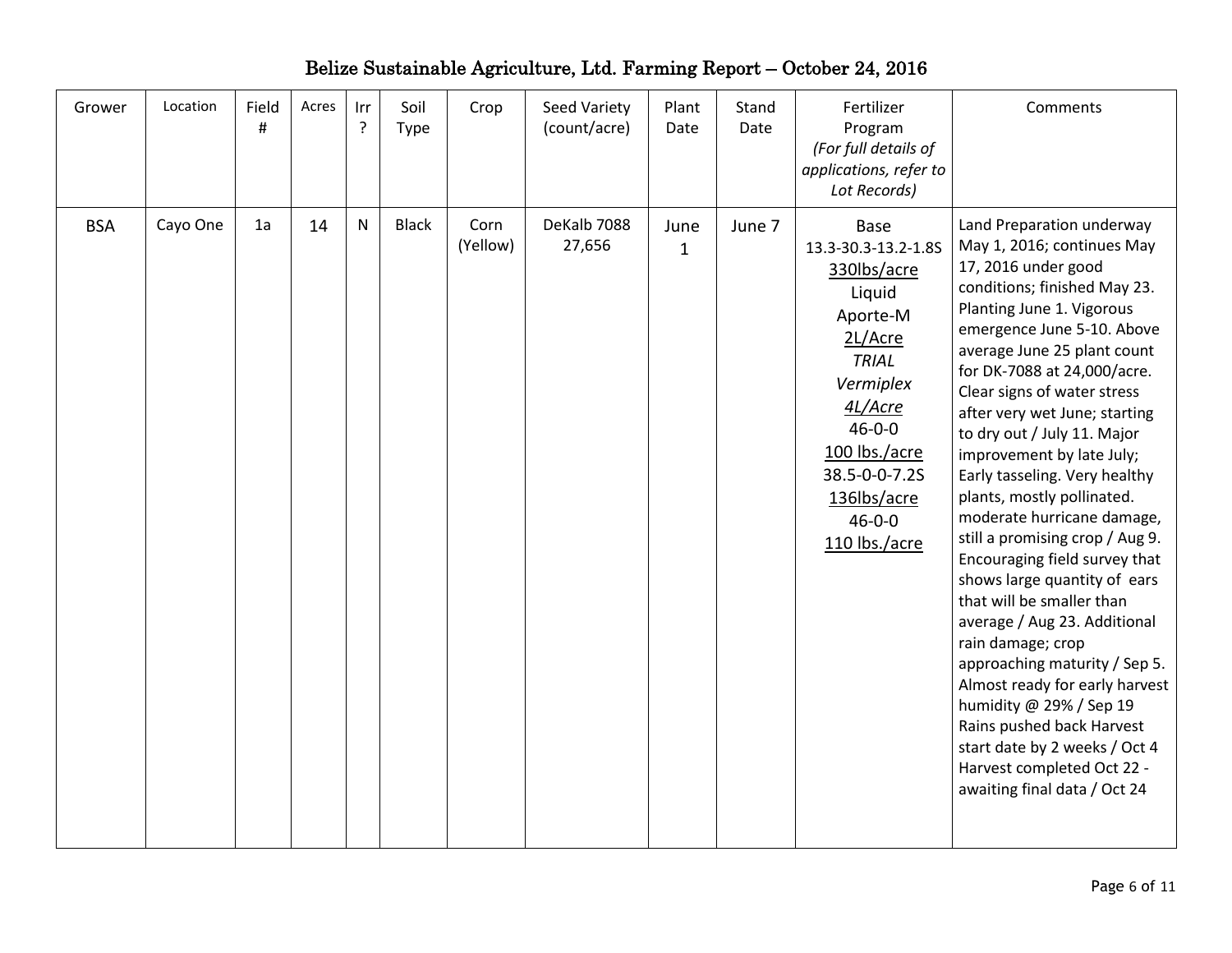| <b>BSA</b> | Cayo One | 1 <sub>b</sub> | 24 | ${\sf N}$ | <b>Black</b> | Corn<br>(Yellow) | Dow<br>3383<br>27,656  | May<br>31 | June 7 | Base<br>13.3-30.3-13.2-1.8S<br>330lbs/acre<br>Liquid<br>Aporte-M<br>2L/Acre<br>$46 - 0 - 0$<br>100 lbs./acre<br>38.5-0-0-7.2S<br>136lbs/acre<br>$46 - 0 - 0$<br>110 lbs./acre | Land Preparation underway<br>May 1, 2016; continues May<br>17, 2016 under good<br>conditions; finished May 23.<br>Planting June 1. Vigorous<br>emergence June 5-10. Above<br>average June 25 plant count<br>for DK-7088 at 24,000/acre.<br>Clear signs of water stress<br>after very wet June; starting<br>to dry out / July 11. Major<br>improvement by late July;<br>Early tasseling. Very healthy<br>plants, mostly pollinated.<br>moderate hurricane damage,<br>still a promising crop / Aug 9.<br>Disappointing field survey<br>shows insufficient ears that<br>will be small / Aug 23.<br>Additional rain damage; crop<br>approaching maturity / Sep 5.<br>Almost ready for early harvest<br>humidity @ 29% / Sep 19<br>Rains pushed back Harvest<br>start date by 2 weeks / Oct 4<br>Harvest completed Oct 22 -<br>awaiting final data / Oct 24 |
|------------|----------|----------------|----|-----------|--------------|------------------|------------------------|-----------|--------|-------------------------------------------------------------------------------------------------------------------------------------------------------------------------------|--------------------------------------------------------------------------------------------------------------------------------------------------------------------------------------------------------------------------------------------------------------------------------------------------------------------------------------------------------------------------------------------------------------------------------------------------------------------------------------------------------------------------------------------------------------------------------------------------------------------------------------------------------------------------------------------------------------------------------------------------------------------------------------------------------------------------------------------------------|
| <b>BSA</b> | Cayo One | 1 <sub>c</sub> | 24 | N         | <b>Black</b> | Corn<br>(Yellow) | ASG<br>R9000<br>27,656 | May<br>31 | June 7 | Base<br>13.3-30.3-13.2-1.8S<br>330lbs/acre<br>Liquid<br>Aporte-M<br>2L/Acre<br>$46 - 0 - 0$<br>100 lbs./acre                                                                  | Land Preparation underway<br>May 1, 2016; continues May<br>17, 2016 under good<br>conditions; finished May 23.<br>Planting June 1. Vigorous<br>emergence June 5-10. Above<br>average June 25 plant count<br>for DK-7088 at 24,000/acre.<br>Clear signs of water stress                                                                                                                                                                                                                                                                                                                                                                                                                                                                                                                                                                                 |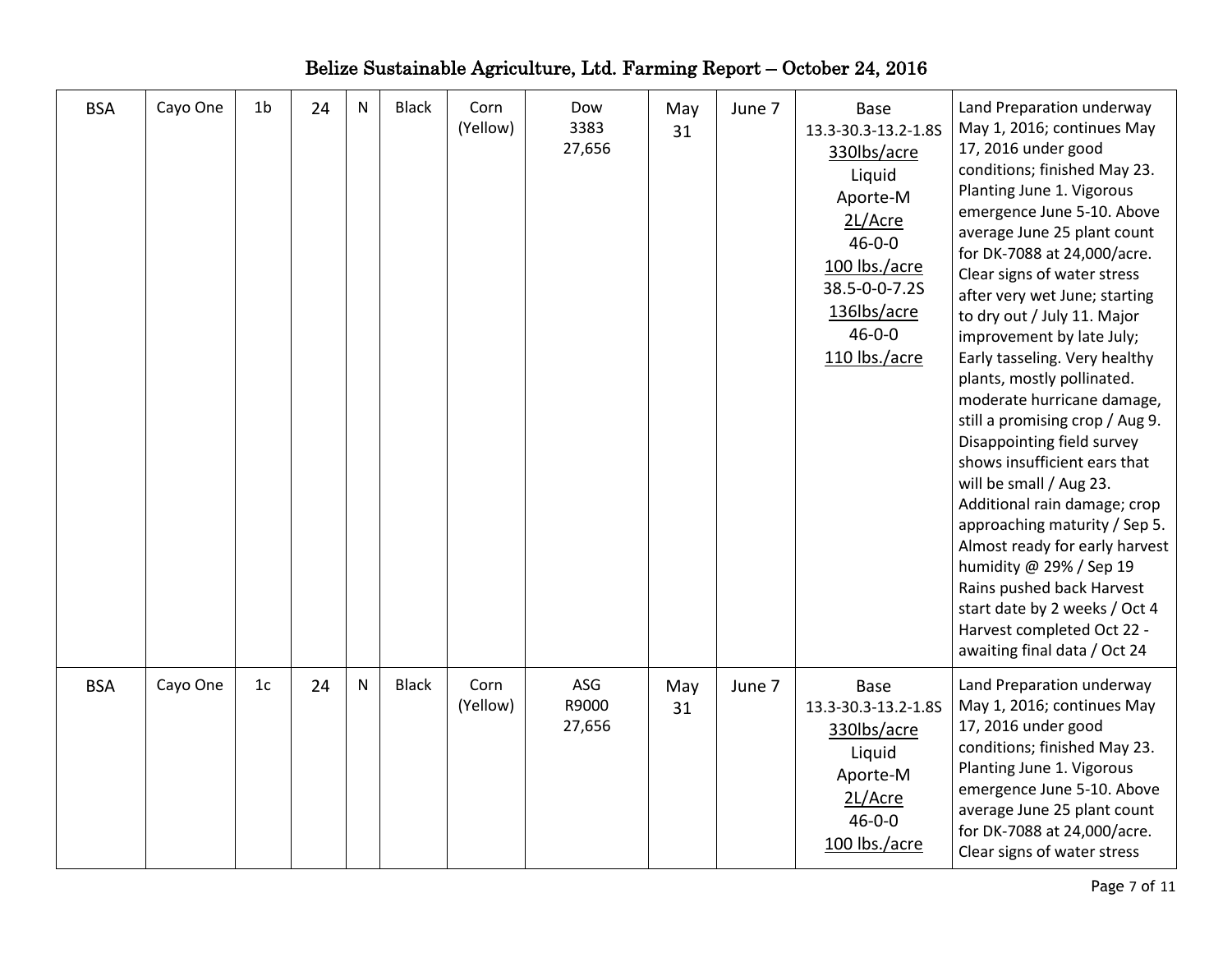|            |          |             |     |   |              |                  |                       |                  |        | 38.5-0-0-7.2S<br>136lbs/acre<br>$46 - 0 - 0$<br>110 lbs./acre                                                                                                                        | after very wet June; starting<br>to dry out / July 11. Major<br>improvement by late July;<br>Early tasseling. Very healthy<br>plants, mostly pollinated.<br>moderate hurricane damage,<br>still a promising crop / Aug 9.<br>Disappointing field survey<br>shows insufficient ears that<br>will be small / Aug 23. Almost<br>ready for early harvest<br>humidity @ 29% / Sep 19<br>Additional rain damage; crop<br>still $\sim$ 6 weeks from maturity /<br>Sep 5. Rains pushed back<br>Harvest start date by 2 weeks<br>/ Oct 4 Harvest completed Oct<br>22 - awaiting final data / Oct<br>24 |
|------------|----------|-------------|-----|---|--------------|------------------|-----------------------|------------------|--------|--------------------------------------------------------------------------------------------------------------------------------------------------------------------------------------|-----------------------------------------------------------------------------------------------------------------------------------------------------------------------------------------------------------------------------------------------------------------------------------------------------------------------------------------------------------------------------------------------------------------------------------------------------------------------------------------------------------------------------------------------------------------------------------------------|
| <b>BSA</b> | Cayo One | $2^{\circ}$ | 284 | N | <b>Black</b> | Corn<br>(Yellow) | Dekalb 7088<br>27,656 | May<br>$28 - 31$ | June 7 | <b>Base</b><br>13.3-30.3-13.2-1.8S<br>330lbs/acre<br>Liquid<br>Aporte-M<br>2L/Acre<br>$46 - 0 - 0$<br>100 lbs./acre<br>38.5-0-0-7.2S<br>136lbs/acre<br>$46 - 0 - 0$<br>110 lbs./acre | Land Preparation underway<br>May 4, 2016; continues May<br>17, 2016 under good<br>conditions; finished May 27.<br>Planted May 28-31. Vigorous<br>germination but irregular<br>emergence June 5-10<br>followed by disappointing<br>June 25 plant count at<br>22,500/acre. After June's<br>heavy rainfalls Field 2 also<br>showed the highest amount<br>of ponding as of July 11.<br>Major improvement by late<br>July; Early tasseling, even in<br>areas with bad seed. Mostly<br>healthy plants, mostly                                                                                       |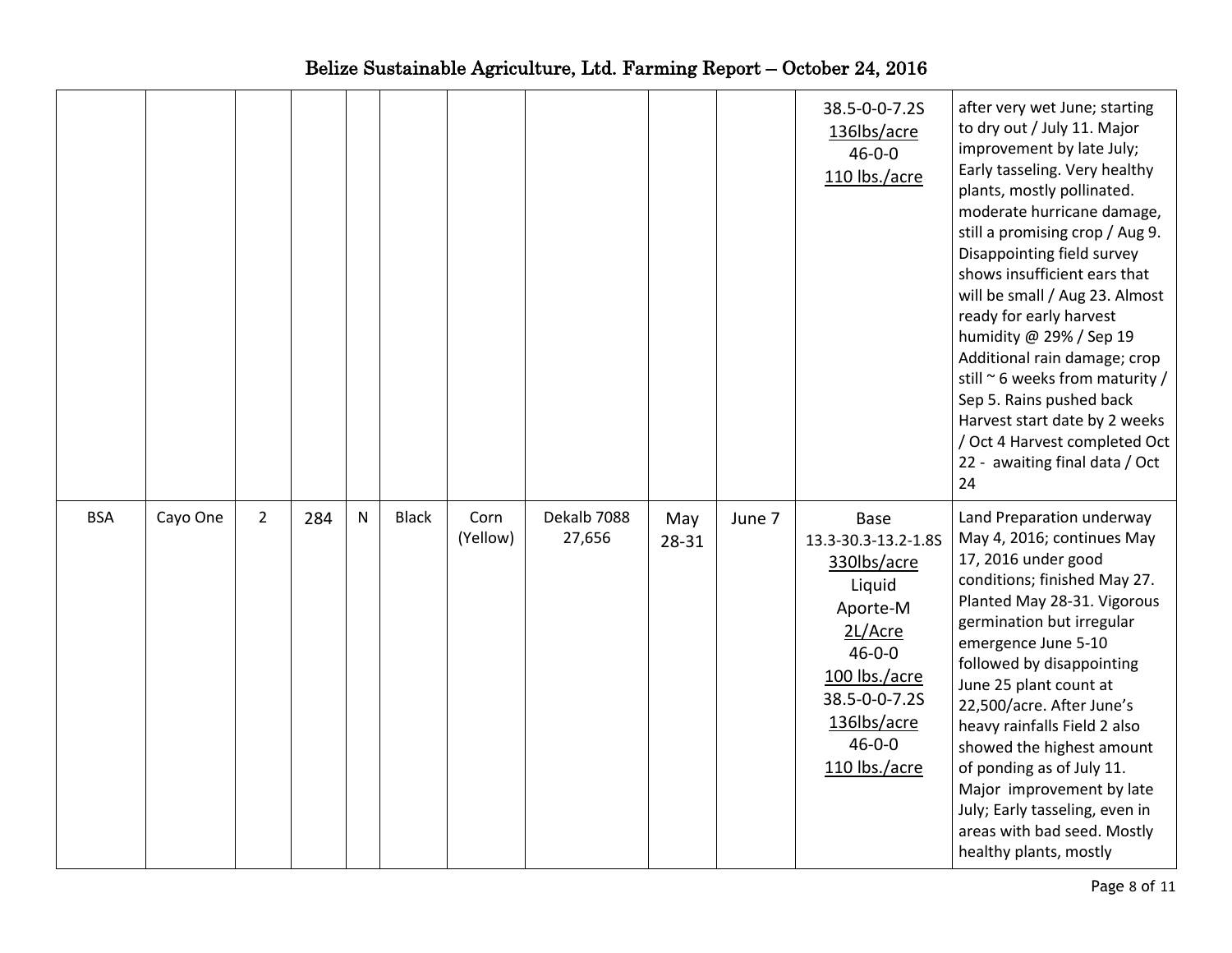|  |  |  |  |  | pollinated / July 25. Moderate<br>hurricane damage, still a<br>promising crop / Aug 9.<br>Encouraging field survey that<br>shows large quantity of ears<br>that will be smaller than<br>average / Aug 23. Additional<br>rain damage; crop<br>approaching maturity / Sep 5.<br>Almost ready for early harvest<br>humidity @ 29% / Sep 19<br>Rains pushed back Harvest<br>start date by 2 weeks / Oct 4<br>Harvest completed Oct 22 - |
|--|--|--|--|--|-------------------------------------------------------------------------------------------------------------------------------------------------------------------------------------------------------------------------------------------------------------------------------------------------------------------------------------------------------------------------------------------------------------------------------------|
|  |  |  |  |  | awaiting final data / Oct 24                                                                                                                                                                                                                                                                                                                                                                                                        |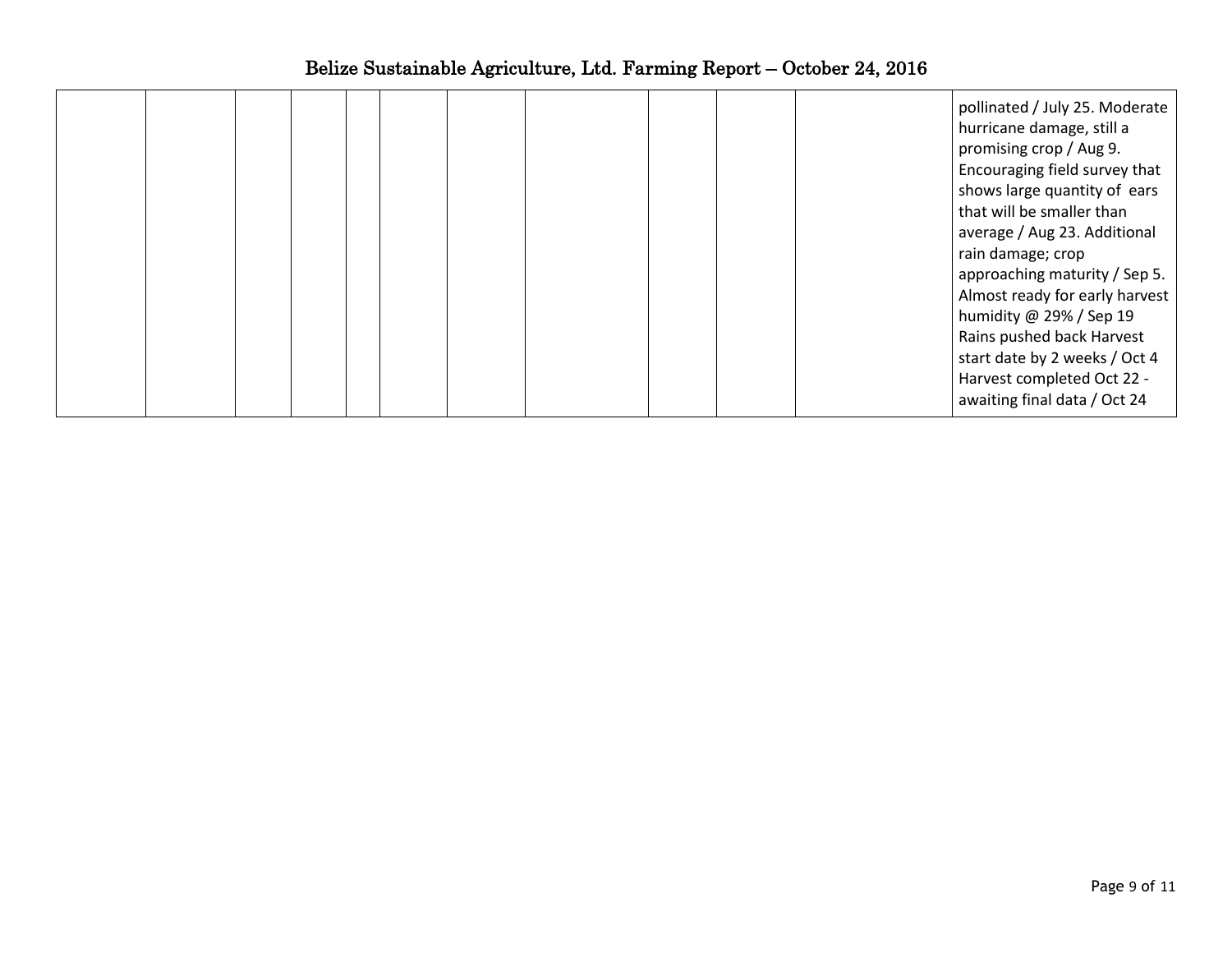## Lot Records for Field 1 (Zoom in to see details)

|                                    |                                   |                           |          | <b>GROWER:</b> |                |                          | BSA                |                               |                                    |                       |              |           |                         |
|------------------------------------|-----------------------------------|---------------------------|----------|----------------|----------------|--------------------------|--------------------|-------------------------------|------------------------------------|-----------------------|--------------|-----------|-------------------------|
|                                    |                                   |                           |          |                |                |                          |                    | Date Planted:                 |                                    | 5/31/2016 - 6/01/2016 |              |           |                         |
|                                    | FARM LOCATION: Cayo One Estates I |                           |          |                |                | SECTION #: 1a, 1b, 1c    |                    |                               | SOIL TYPE: Black Loam              |                       |              |           |                         |
|                                    |                                   |                           |          |                |                |                          |                    | BLOCK #: DK 7088;             |                                    |                       |              |           |                         |
| CROP:                              |                                   | Corn                      |          |                |                |                          |                    | VARIETY: Dow 3383; ASG R9000  | # OF ACRES: 141+24+24              |                       |              |           |                         |
|                                    |                                   | <b>LAND PREPARATION</b>   |          |                |                |                          | <b>FERTILIZERS</b> |                               |                                    | PLANTING              |              |           |                         |
| Discing                            | Harrowing                         | Leveling or<br>Land Plane | Raking   | Other          |                | PREPLANT                 |                    | AT PLANTING                   | Seed-Rate                          |                       |              | Condition |                         |
| 5/1/2016<br>5/16/2016<br>5/20/2016 | 23-May-16                         | 5/9/2016                  | 4-May-16 |                |                | See Below                |                    | Aporte Pre-<br>M See<br>Below | 27,656                             |                       | Dry & Hot    |           |                         |
|                                    |                                   | <b>FERTILIZERS</b>        |          |                |                | Rain inches              |                    |                               | <b>PESTICIDES</b>                  |                       |              |           |                         |
| Date                               | Analysis                          | Rate/Ac                   | Ground   | Air            | #              | Date                     | Quantity           | Date                          | Description                        | Rate/Ac Ground        |              | Air       | #                       |
|                                    | 26-May-16 13.3-30.3-13.2-1.8S     | 330lb                     | X        |                |                | 6/3/2016                 | 0.6                | $3$ -Jun-16                   | Atrazine                           | 1lb                   | X            |           | $\overline{\mathbf{3}}$ |
|                                    | 31-May-16 Aporté Pre-M            | 2L                        | X        |                | $\overline{2}$ | 6/5/2016                 | 1.5                | $3$ -Jun-16                   | Prowl                              | 11                    | $\mathsf{x}$ |           | $\overline{\mathbf{3}}$ |
|                                    | 31-May-16 /ermiplex (111 acres    | 4L                        | Х        |                | $\overline{2}$ | 6/8/2016                 | 0.5                |                               | 13-Jun-16 Certero (perimeter only) | 161 cc                |              | X         | $\overline{4}$          |
| 22-Jun-16                          | 46-0-0                            | 100lb                     |          | x              | 6              | 6/9/2016                 | 0.8                | 13-Jun-16                     | Aporté Pre-M                       | 250 cc                |              | x         | $\overline{4}$          |
| 8-Jul-16                           | 38.5-0-0-7.2S                     | 136lb                     |          | x              | 8              | 6/12/2016                | 0.7                | 13-Jun-16                     | Damoil                             | 250 cc                |              | x         | $\overline{4}$          |
| 15-Jul-16                          | Aporté Pre-M                      | 630 cc                    |          | x              | $\overline{9}$ | 6/17/2016                | 1.9                | 18-Jun-16                     | Primero                            | 18 <sub>cc</sub>      |              | x         | $\overline{5}$          |
| 8-Aug-16                           | $46 - 0 - 0$                      | 110lb                     |          | x              | 10             | 6/18/2016                | 1.3                | 18-Jun-16                     | Tordon                             | 150 cc                |              | x         | $\overline{5}$          |
|                                    |                                   |                           |          |                |                | 6/19/2016                | 3.8                | 18-Jun-16                     | Aporté Pre-M                       | 122 cc                |              | x         | $\overline{5}$          |
|                                    |                                   |                           |          |                |                | 6/22/2016                | 1.0                | 18-Jun-16                     | Surf-Ac                            | 3 cc                  |              | x         | 5 <sub>5</sub>          |
|                                    |                                   |                           |          |                |                | 6/23/2016                | 0.8                | 26-Jun-16                     | Certero                            | 161 cc                |              | x         | $\overline{7}$          |
|                                    |                                   |                           |          |                |                | 6/24/2016                | 0.7                | 26-Jun-16                     | Surf-Ac                            | 2 cc                  |              | x         | $\overline{7}$          |
|                                    |                                   |                           |          |                |                | 6/25/2016                | 0.7                | 26-Jun-16                     | Aporté Pre-M                       | $80 \, \text{cc}$     |              | X         | $\overline{7}$          |
|                                    |                                   |                           |          |                |                | 6/26/2016                | 0.8                | 15-Jul-16                     | Amistar Top                        | 200 cc                |              | X         | 9                       |
|                                    |                                   |                           |          |                |                | 6/27/2016                | 1.9                | 6-Oct-16                      | RoundUp                            | 1.25L                 |              | x         | <b>11</b>               |
|                                    |                                   |                           |          |                |                | 7/3/2016                 | 0.2                | $6$ -Oct-16                   | Aporté Pre-M                       | 121cc                 |              | X         | 11                      |
|                                    |                                   |                           |          |                |                | 9/17/2016<br>9/20/2016   | 0.2<br>0.7         |                               |                                    |                       |              |           |                         |
|                                    |                                   |                           |          |                |                | 9/21/2016                | 0.5                |                               |                                    |                       |              |           |                         |
|                                    |                                   |                           |          |                |                | 9/22/2016<br>9/23/2016   | 0.3<br>0.9         |                               |                                    |                       |              |           |                         |
|                                    |                                   |                           |          |                |                | 9/24/2016                | 0.9                |                               |                                    |                       |              |           |                         |
|                                    |                                   |                           |          |                |                | 9/25/2016                | 0.9                |                               |                                    |                       |              |           |                         |
|                                    |                                   |                           |          |                |                | 9/26/2016<br>9/27/2016   | 0.4<br>0.2         |                               |                                    |                       |              |           |                         |
|                                    |                                   |                           |          |                |                | 9/29/2016                | 0.1                |                               |                                    |                       |              |           |                         |
|                                    |                                   |                           |          |                |                | 9/30/2016<br>10/1/2016   | 0.6<br>0.2         |                               |                                    |                       |              |           |                         |
|                                    |                                   |                           |          |                |                | 10/3/2016                | 0.3                |                               |                                    |                       |              |           |                         |
|                                    |                                   |                           |          |                |                | 10/10/2016               | 0.1                |                               |                                    |                       |              |           |                         |
|                                    |                                   |                           |          |                |                | 10/11/2016<br>10/13/2016 | 0.3<br>0.5         |                               |                                    |                       |              |           |                         |
|                                    |                                   |                           |          |                |                | 10/14/2016               | 0.3                |                               |                                    |                       |              |           |                         |
|                                    |                                   |                           |          |                |                | 10/15/2016<br>10/16/2016 | 0.2<br>0.3         |                               |                                    |                       |              |           |                         |
|                                    |                                   |                           |          |                |                | 10/17/2016               | 0.2                |                               |                                    |                       |              |           |                         |
|                                    |                                   |                           |          |                |                |                          |                    |                               |                                    |                       |              |           |                         |
|                                    |                                   |                           |          |                |                |                          |                    |                               |                                    |                       |              |           |                         |
|                                    |                                   |                           |          |                |                | Season Total:            | 48.8               |                               |                                    |                       |              |           |                         |